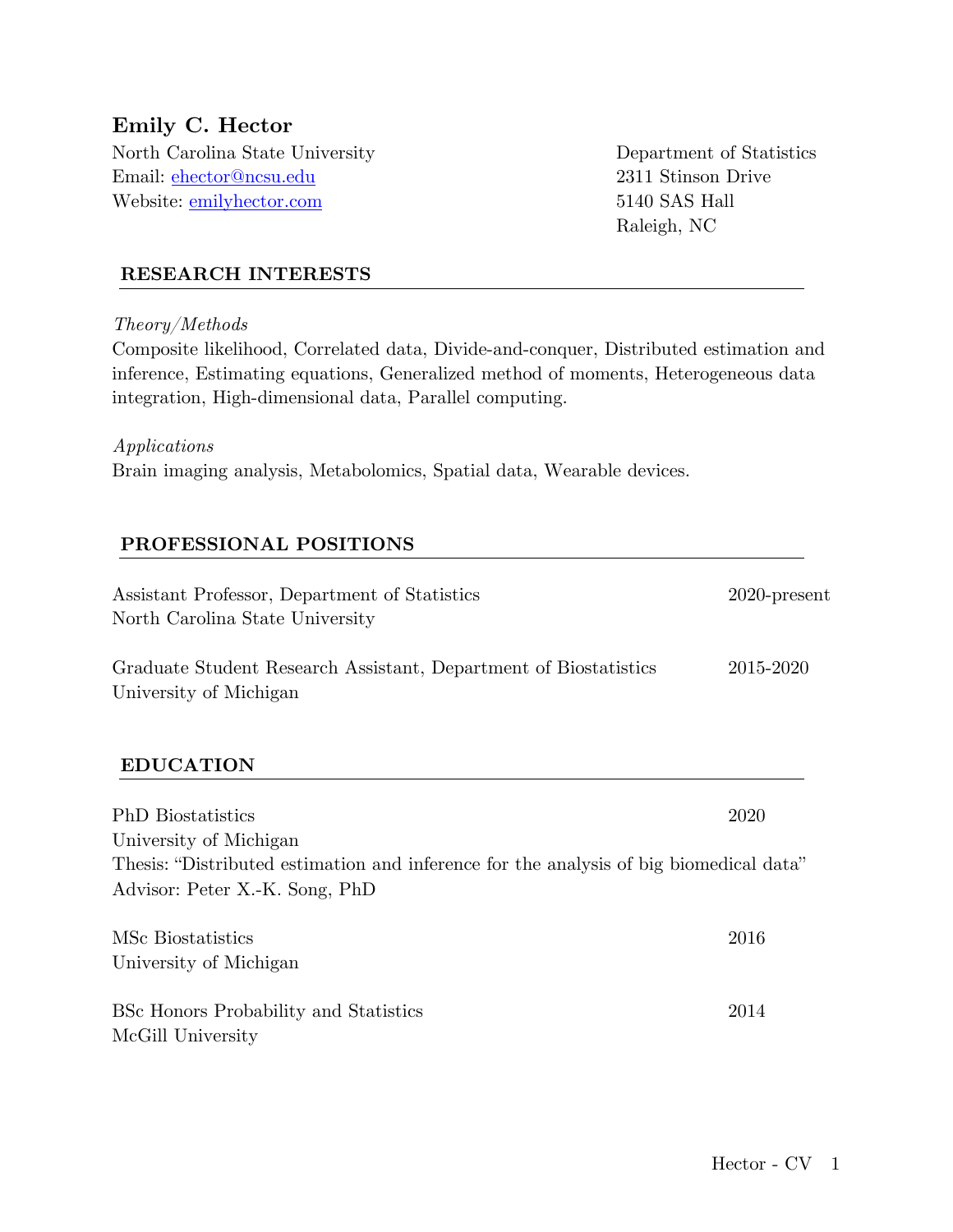### **AWARDS & HONORS**

- 1. Faculty Research and Professional Development award, North Carolina State University (2021).
- 2. *Finalist*, grant proposal submitted to the *Second Joint Biostatistics-Statistics Research Retreat, Shark Tank for Research Ideas in Data Science and Statistics (STRIDES)*. Departments of Biostatistics and Statistics, University of Michigan (2020)
- 3. *Excellence in Research Award*, awarded annually to one student in recognition of research excellence. Department of Biostatistics, University of Michigan (2019)
- 4. *Gertrude M. Cox Scholarship, Honorable Mention*, sponsored by the American Statistical Association (ASA) Committee on Women in Statistics and the Caucus for Women in Statistics (CWS) (2019)
- 5. *John Van Ryzin Award* for most outstanding paper submitted to the International Biometric Society (IBS) Eastern North American Region's (ENAR) Distinguished Student Paper Award Competition (2018)
- 6. *Rackham Conference Travel Grant*, University of Michigan (2016, 2017, 2018, 2019)
- 7. *Outstanding First-Year Masters Student*, Department of Biostatistics, University of Michigan (2015)
- 8. *First Class Honors*, McGill University (2014)
- 9. *Natural Sciences and Engineering Research Council of Canada (NSERC) Undergraduate Student Research Award (USRA)*, McGill University (2013)
- 10. *J W McConnell Scholarship* (major award), McGill University (2011-2013)

### **FUNDING**

#### *Current*

Projecting flood frequency curves under a changing climate using spatial extreme value analysis (Reich) NSF, Role: co-PI (2022-2025)

Development and Application of New Ionization Methods for Biological Mass Spectrometry (Muddiman) NIH, Role: co-I (2022-2026)

Functional regression for intensive longitudinal data: a new lens through data partitioning (Hector) NCSU Faculty Research and Professional Development award, Role: PI (2021 - 2022)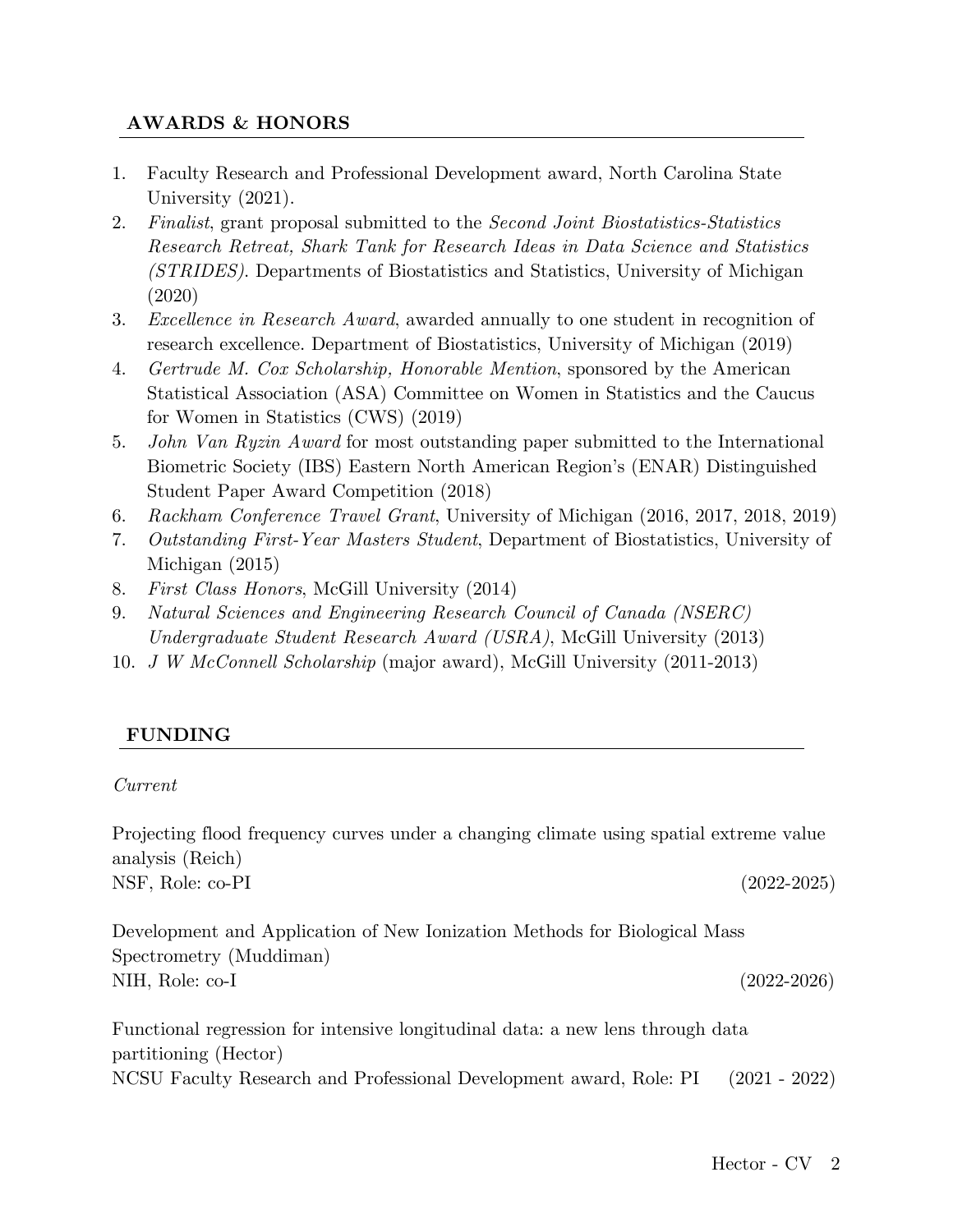### **PUBLICATIONS**

### \* co-first author; † corresponding author;

#### *Peer-reviewed journal articles – Statistical Methodology*

- 1. **Hector EC**†, Song PXK. Joint integrative analysis of multiple data sources with correlated vector outcomes. In press, *The Annals of Applied Statistics* (2021).
- 2. **Hector EC**†, Song PXK. Doubly distributed supervised learning and inference with high-dimensional correlated outcomes. *Journal of Machine Learning Research*  $(2020)$ . 21(173):1−35.
- 3. **Hector EC**†, Song PXK†. A distributed and integrated method of moments for high-dimensional correlated data analysis. *Journal of the American Statistical Association* (2021). 116(534):805-818.

#### *Peer-reviewed journal articles – Statistical Applications*

- 1. Yin X†, Chan LS, Bose D, Jackson AU, VandeHaar P, Locke AE, Fuchsberger C, Stringham HM, Yu K, Fernandes Silva L, Zhang D, **Hector EC**, Young E, Ganel L, Das I, Abel HJ, Erdos MR, Bonnycastle LL, Kuusisto J, Stitziel NO, Hall I, Wagner GR, Kang J, Morrison J, Burant CF, Collins FS, Ripatti S, Palotie A, Freimer NB, Mohlke KL, Scott L, Wen X, Fauman E, Laakso M, Boehnke M (2022). Genomewide association studies of metabolites in Finnish men identify disease-relevant loci. *Nature Communications*, doi: 10.1038/s41467-022-29143-5.
- 2. Goodrich JM\*†, **Hector EC**\*, Tang L, Labarre JL, Dolinoy DC, Mercado-Garcia A, Cantoral A, Song PXK, Téllez Rojo MM, Peterson KE. Integrative analysis of genespecific DNA methylation and untargeted metabolomics data from the ELEMENT cohort. *Epigenetic Insights* (2020). 13:1-10. doi: 10.1177/2516865720977888.
- 3. Jansen EC†, **Hector EC**, Goodrich JM, Cantoral A, Téllez Rojo MM, Basu N, Song PXK, Torres Olascoaga L, Peterson KE. Mercury exposure in relation to sleep duration, timing, and fragmentation among adolescents in Mexico City. *Environmental Research* (2020). 191: 110216. doi: j.envres.2020.110216.
- 4. Perng W†, **Hector EC**, Song PXK, Tellez Rojo MM, Raskind S, Kachman M, Cantoral A, Burant BF, Peterson KE. Metabolomic determinants of metabolic risk in Mexican adolescents. *Obesity (Silver Spring)* (2017). doi:10.1002/oby.21926.

#### *Book chapters with peer-review*

1. **Hector EC**†, Tang L, Zhou L, Song PXK (2022+). Data integration and fusion in the Bayesian and Frequentist frameworks. Chapter in "Handbook on Bayesian, Fiducial and Frequentist Inference", tentatively accepted. In press.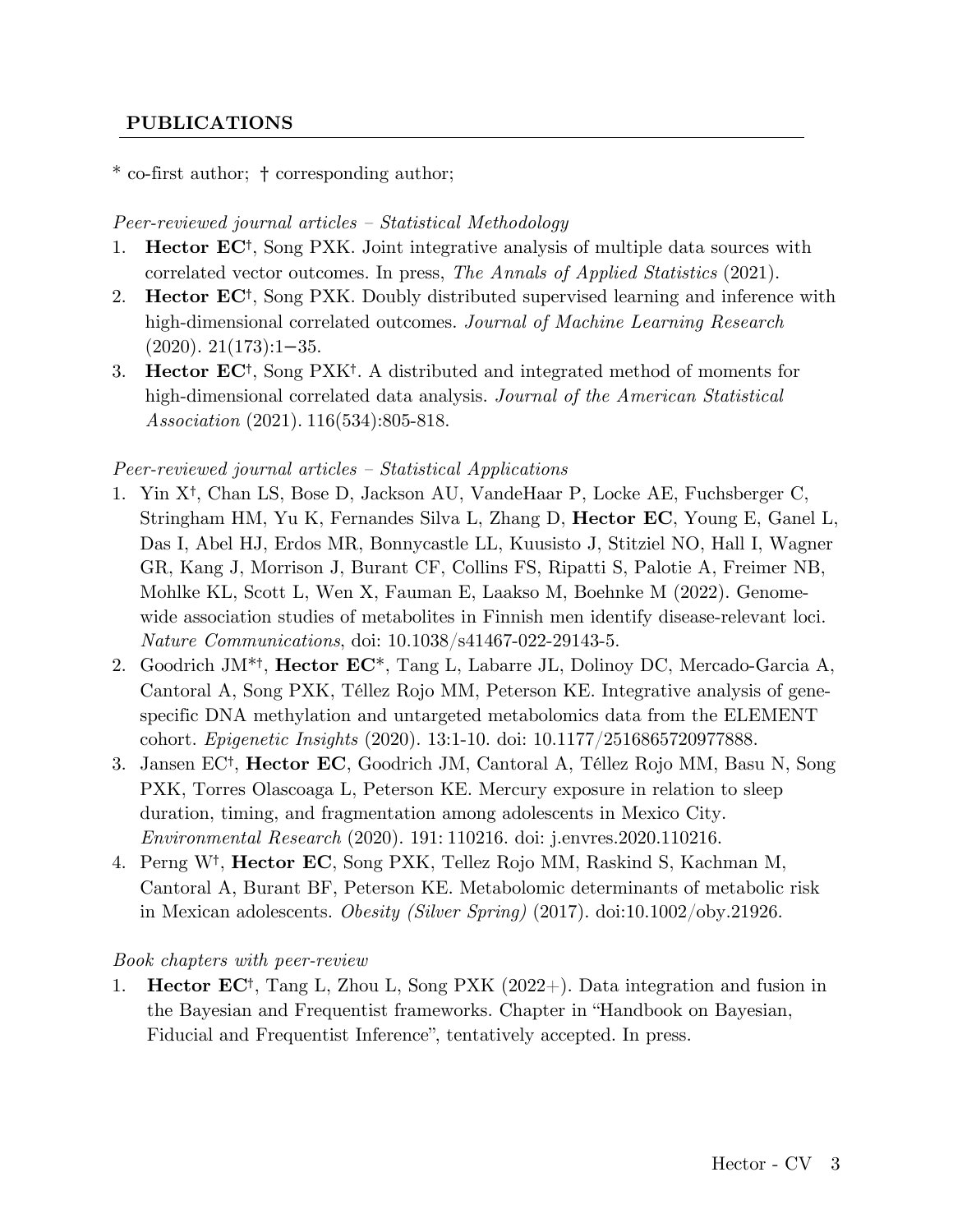*Journal articles in review or revision*

- 1. **Hector EC**†, Reich BJ (2022+). Distributed inference for spatial extremes modeling in high dimensions.
- 2. **Hector EC**\*†, Luo L\* and Song PXK (2020+). Parallel-and-stream accelerator for computationally fast supervised learning.
- 3. **Hector EC**† (2020+). Fused mean structure learning in data integration with dependence.
- 4. Luo L, Wang J and **Hector EC**† (2021+). Statistical inference for streamed longitudinal data.
- 5. Tagelsir Ahmed A, **Hector EC**†, Urena-Cirett JL, Mercado-Garcia A, Cantoral A, Hu H, Peterson KE, Téllez-Rojo MM, Martinez-Mier EA (2021+). Early Lead Exposure is Associated with Molar Incisor Hypomineralization (MIH): Results from The Early Life Exposure in Mexico to Environmental Toxicants study.
- 6. Shi L, Wank M, Chen Y, Wang Y, **Hector EC**, Song PXK† (2021+). Sleep Classification with Artificial Synthetic Imaging Data from Empatica E4 Wristband by Convolutional Neural Networks.

#### **SOFTWARE**

*R packages*

- 1. BRdac: Divide-and-conquer estimation and inference for max-stable spatial process modeling.
- 2. SLA: Performs streaming inference of intensively measured longitudinal data.
- 3. DIQIF: Performs joint integrative regression analysis of multiple data sources with correlated vector outcomes using quadratic inference functions.
- 4. DDIMM: Performs doubly distributed and integrated method of moments regression for high-dimensional correlated responses.
- 5. DIMM: Performs singly distributed and integrated method of moments regression for high-dimensional correlated responses.

### **TEACHING**

### **North Carolina State University, Department of Statistics**

| ST422: Introduction to Mathematical Statistics II           | (Fall '21, '22)    |
|-------------------------------------------------------------|--------------------|
| ST502: Fundamentals of Statistical Inference II             | (Spring $21, 22$ ) |
| Guest lecture for NCSU Libraries Statistics Power Half Hour | (Spring '22)       |
| Guest lecture for Summer Institute in Biostatistics         | (Summer '22)       |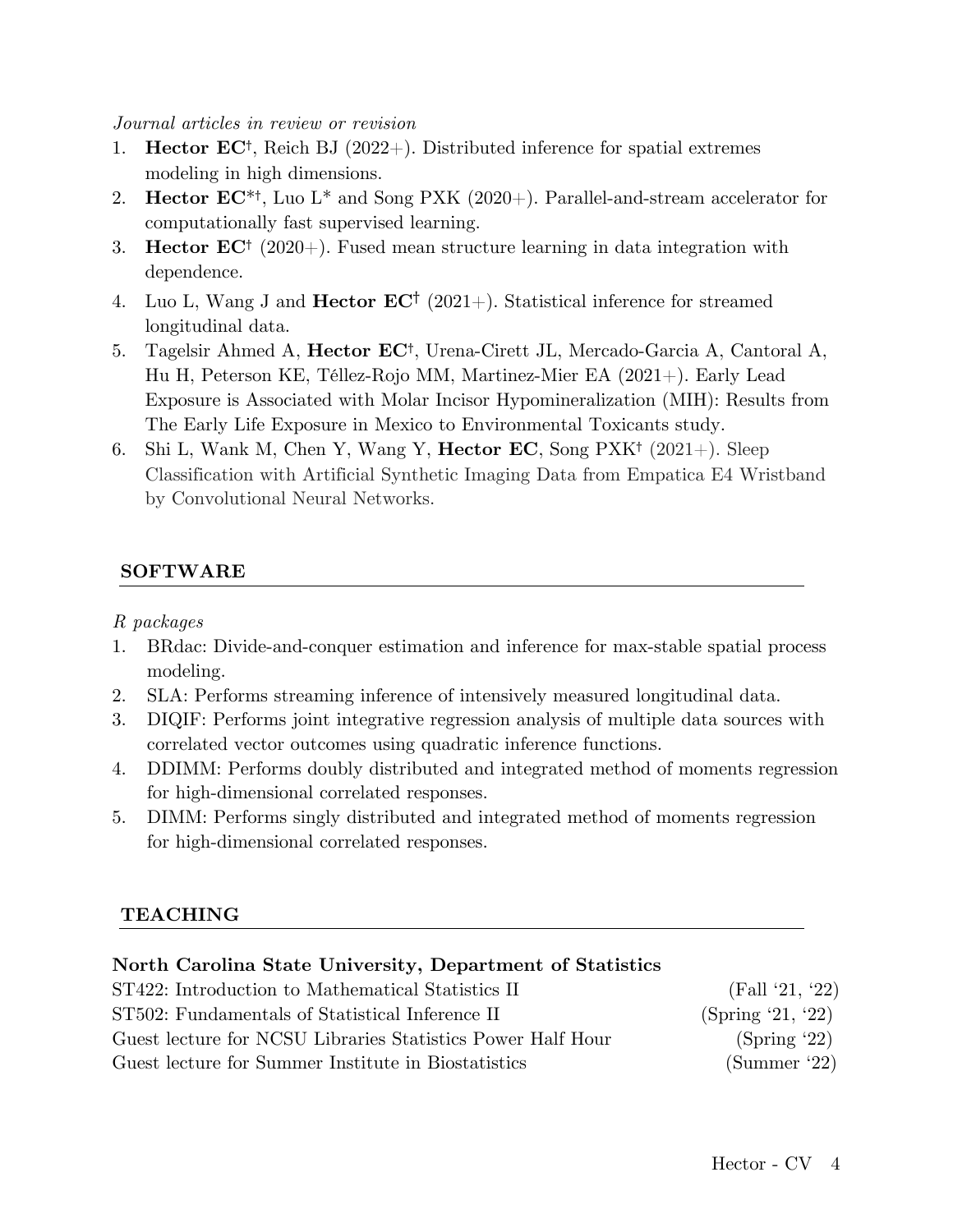### **Duke University, Department of Statistics**

Guest lecture for STA561: Probability for Machine Learning (Spring '22) **University of Michigan, School of Public Health**  Taught two lectures for the 2019 Big Data Summer Institute (BDSI); recordings available online at the U-M BDSI 2019 Wiki  $(\frac{https://sph.umich.edu/bdsi/}{https://sph.umich.edu/bdsi/}).$  ('19) Graduate Student Instructor for BIOSTAT 503: Introduction to Biostatistics. ('14)

# **ADVISING & MENTORING**

### **PhD students (co-)advised**

- Cole Manschot (PhD co-advisor with Eric Laber) (NCSU, expected graduation Spring 2023)
- Jimmy Hickey (PhD co-advisor with Jonathan Williams) (NCSU, expected graduation Spring 2024)
- Joe Zhao (PhD co-advisor with Shu Yang) (NCSU, expected graduation Spring 2023)
- Hyoshin Kim (PhD co-advisor with Sujit Ghosh) (NCSU, expected graduation Spring 2024)

### **PhD Student committees**

- Mohamed Abdelkader Abba (NCSU, expected graduation Spring 2024)
- Sanghyun Choo (NCSU, expected graduation Spring 2023)

### **Masters students advised**

• Annabel Settle (NCSU, expected graduation Spring 2023)

# **Undergraduate students mentored**

- Livia Poppa (NCSU, expected graduation Spring 2022)
- Vrishank Ghosh (NCSU, expected graduation Spring 2024)

### **PRESENTATIONS**

*Oral* (\*upcoming)

- 1. \*Distributed inference for spatial extremes modeling in high dimensions (invited). 2022 IMS International Conference on Statistics and Data Science (December 2022). Florence, Italy.
- 2. \*Distributed inference for extreme value analysis of large spatial datasets (invited). COMPSTAT 2022 (August 2022). Bologna, Italy. Participating virtually.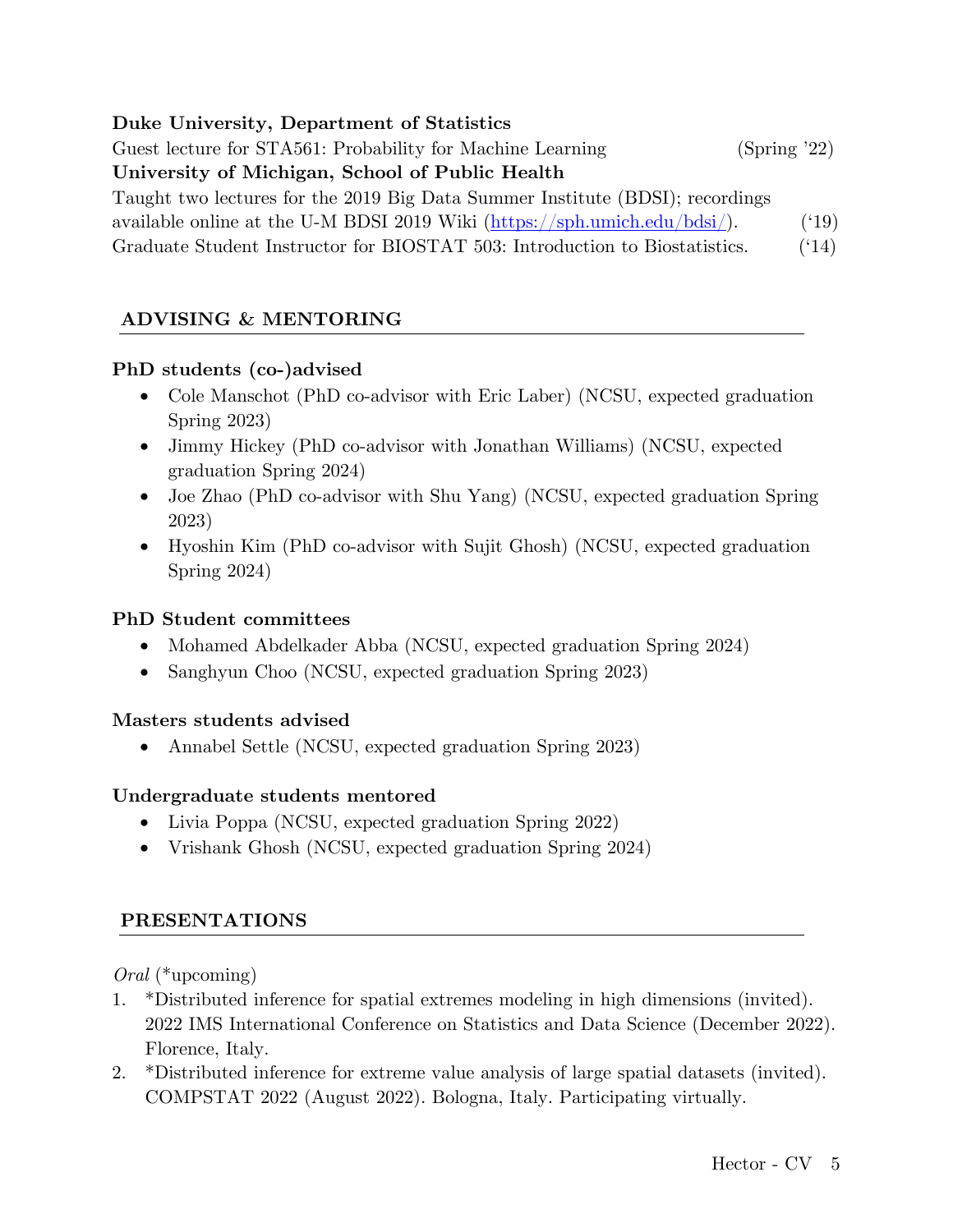- 3. \*Streaming inference with intensively measured longitudinal outcomes from wearable devices (invited). Joint Statistical Meetings (JSM) (August 2022). Washington, DC.
- 4. \*Functional regression with wearable device data (invited). ICSA Canada Chapter Symposium (July 2022). Banff, Canada.
- 5. \*Joint integrative analysis of dependent data sources (invited). ICSA Applied Statistics Symposium (June 2022). Gainesville, Florida.
- 6. Statistical inference for streamed longitudinal data (invited). EcoSta (June 2022). Kyoto, Japan. Held virtually.
- 7. Functional regression with wearable device data: a new lens through data partitioning (invited). Seminar of the University of California – Berkeley Division of Biostatistics (April 2022). Berkeley, California.
- 8. Learning mean homogeneity structure in image-on-scalar regression. ENAR Spring Meeting (March 2022). Houston, Texas.
- 9. Sleep classification with artificial synthetic imaging using deep learning CNN (invited). AAAS Annual Meeting Symposium (February 2022). Held virtually.
- 10. A framework for data integration with dependence and heterogeneity (invited). CMStatistics (December 2021). London, UK. Held virtually.
- 11. Data integration meets divide-and-conquer: dealing with heterogeneity and dependence in big data (invited). Seminar of the University of Pittsburgh Department of Statistics (October 2021). Held virtually.
- 12. Fused mean structure learning in data integration with dependence. Joint Statistical Meetings (JSM) (August 2021). Held virtually.
- 13. Integrated fused mean structure learning with application to image-on-scalar regression (invited). Statistical Methods in Imaging Conference (May 2021). Held virtually.
- 14. Joint integrative analysis of multiple data sources with correlated vector outcomes (invited). ENAR Spring Meeting (March 2021). Held virtually.
- 15. Parallel-and-Stream accelerator for regression analysis with big data (invited). Seminar of the North Carolina State University Department of Statistics (February 2021). Held virtually.
- 16. Joint integrative analysis of multiple data sources with correlated vector outcomes (invited). Joint seminar of the HEC Département de sciences de la décision and the McGill University Department of Statistics (February 2021). Held virtually.
- 17. Accelerated distributed inference through a unified Fiducial and Frequentist paradigm (invited). BFF6.5 Virtual Workshop on Bayesian, Fiducial and Frequentist Statistical Inference (February 2021). Held virtually.
- 18. Distributed inference with correlated outcomes (invited). Seminar of the North Carolina State University Department of Statistics (November 2019). Raleigh, North Carolina.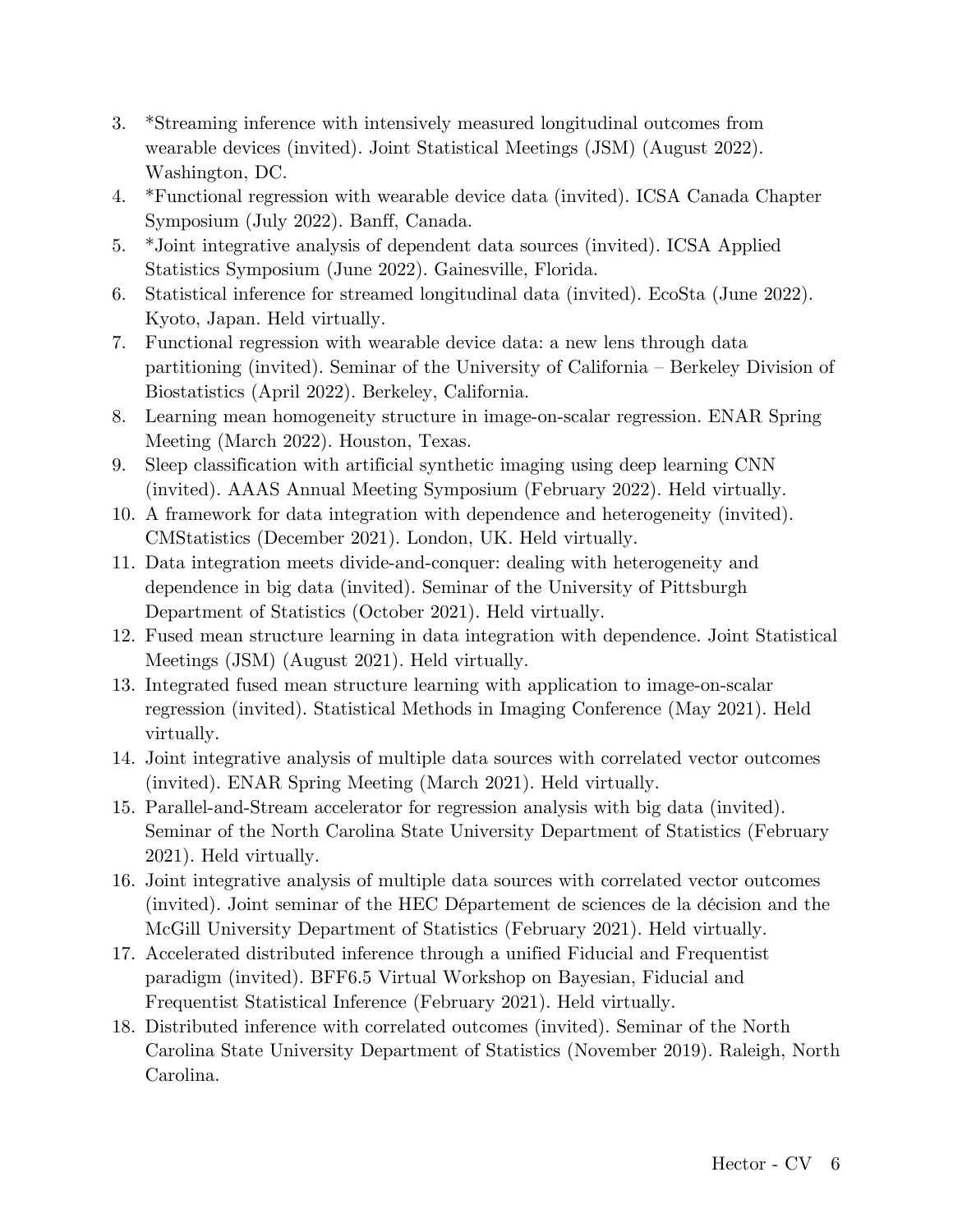- 19. A unifying framework for distributed and integrated inference with high-dimensional correlated outcomes. Workshop on BFF (Bayes, Fiducial and Frequentist) paradigm in data integration, machine learning and applications (November 2019). Ann Arbor, Michigan.
- 20. Doubly distributed and integrated inference for correlated data with heterogeneous parameters. Joint Statistical Meetings (JSM) (July 2019). Denver, Colorado.
- 21. A distributed and integrated method of moments for high-dimensional correlated data analysis (invited). Workshop on Recent Developments in Statistical Theory and Methods Based on Distributed Computing (May 2018). Casa Matemática Oaxaca (CMO), Banff International Research Station for Mathematical Innovation and Discovery. Oaxaca, Mexico. Recording available at http://www.birs.ca/events/2018/5-day-workshops/18w5089/videos.
- 22. A distributed and integrated method of moments for high-dimensional correlated data analysis. ENAR Spring Meeting (March 2018). John Van Ryzin Award winner. Atlanta, Georgia.
- 23. A distributed and integrated method of moments for high-dimensional correlated data analysis. University of Michigan Data Science Research Forum (2017). Michigan Institute for Data Science (MIDAS). Ann Arbor, Michigan. Recording available at https://www.youtube.com/watch?v=SGPPfX2T4dI.

## *Poster*

- 1. Distributed quadratic inference functions. Joint Statistical Meetings (JSM) (2020). Held virtually.
- 2. A doubly distributed and integrated method of moments for high-dimensional correlated data analysis. Joint Statistical Meetings (JSM) (2018). Vancouver, Canada.
- 3. Regression analysis for high-dimensional correlated outcomes. Spatial Statistics Conference (2017). University of Lancaster. Lancaster, England.
- 4. Change in variance of IGF2 gene methylation associated with three metabolites. ENAR Spring Meeting (2016). Austin, Texas.

### *Other*

Panel Discussant. Fifth Bayesian, Fiducial and Frequentist (BFF5) Conference: Foundations of Data Science (2018). Ann Arbor, Michigan.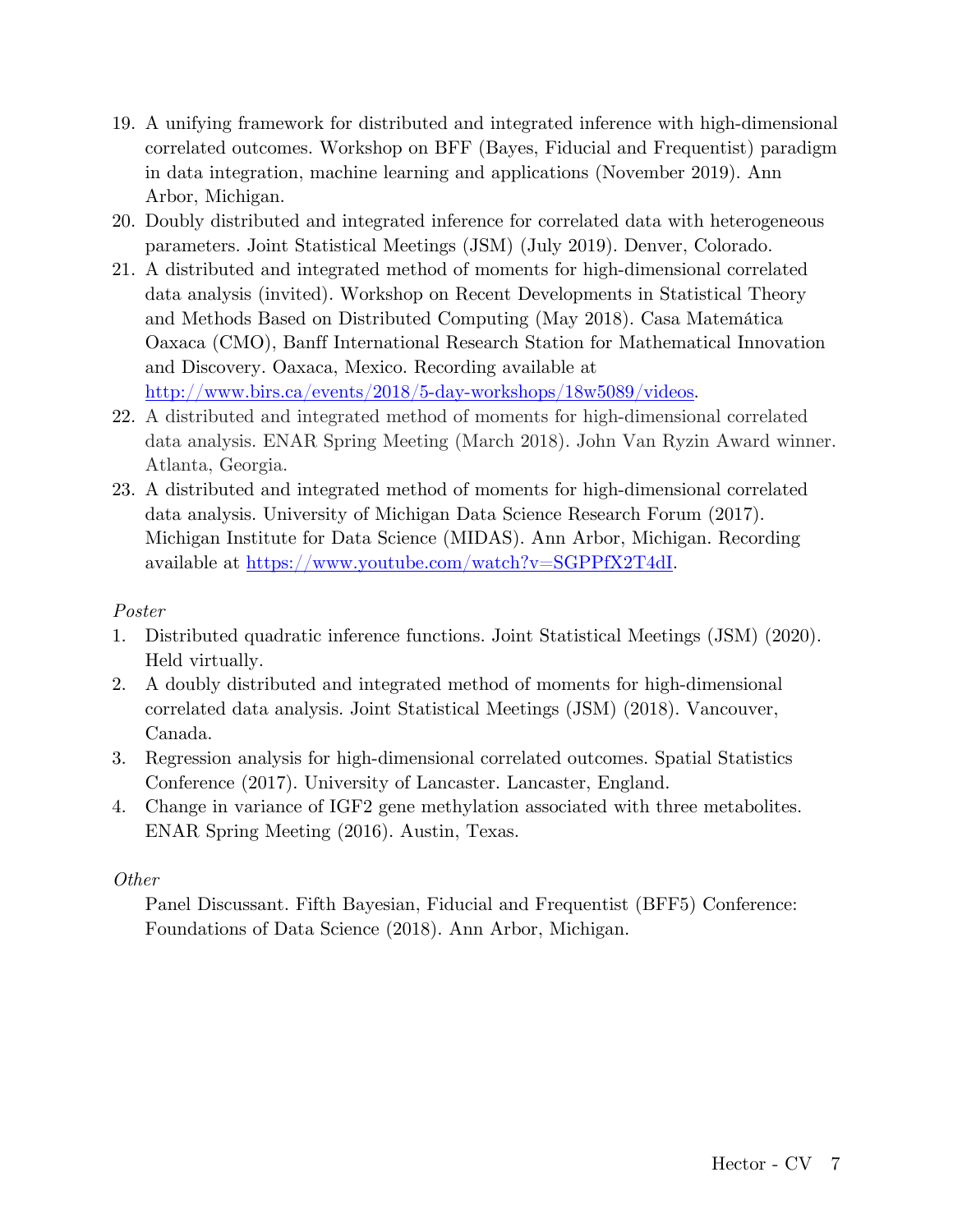### **PROFESSIONAL SERVICE**

#### **American Statistical Association**

- ASA Section on Statistical Learning and Data Science 2021 Student Paper Award judge (2021)
- Organizer and Chair of Topic-Contributed Session at the Joint Statistical Meetings: "*Integrative inference with data from multiple sources: challenges and new developments*" (2021)
- Co-organizer and chair of Topic-Contributed Session at the Joint Statistical Meetings: "*Recent Advances in High-Dimensional Estimation and Inference Methods*" (2022)

### **International Biometric Society**

• Chair of Contributed Papers Session at ENAR: "*Clustered Data Methods*" (2022)

#### **Referee**

Annals of Applied Statistics, Computational Statistics and Data Analysis, Biometrics, Journal of the American Statistical Association, Journal of Computational and Graphical Statistics, Journal of Data Science, Journal of Statistical Computation and Simulation, Proceedings of the National Academy of Sciences of the United States of America, Science Advances, Statistics in Medicine, Statistical Methods in Medical Research

### **DEPARTMENTAL SERVICE**

### **North Carolina State University**

- 1. Seminar Committee, Member (2021).
- 2. Departmental Climate Committee, Member (2021-).
- 3. Departmental Qualifying Exam Committee, Member (2022).
- 4. Professional Strategies Working Group, Member (2020-).

### **University of Michigan, School of Public Health**

- 1. Faculty Search Committee, Student representative (2019-2020)
- 2. Biostatistics Computing, Social Media and Website Reform Committee, Student representative (2018-2019)
- 3. Michigan Student Symposium for Interdisciplinary Statistical Sciences (MSSISS), Lead member, Planning Committee (2017-2018)
- 4. Fifth Bayesian, Fiducial, and Frequentist (BFF5) Conference, Member, Planning Committee (2017-2018)